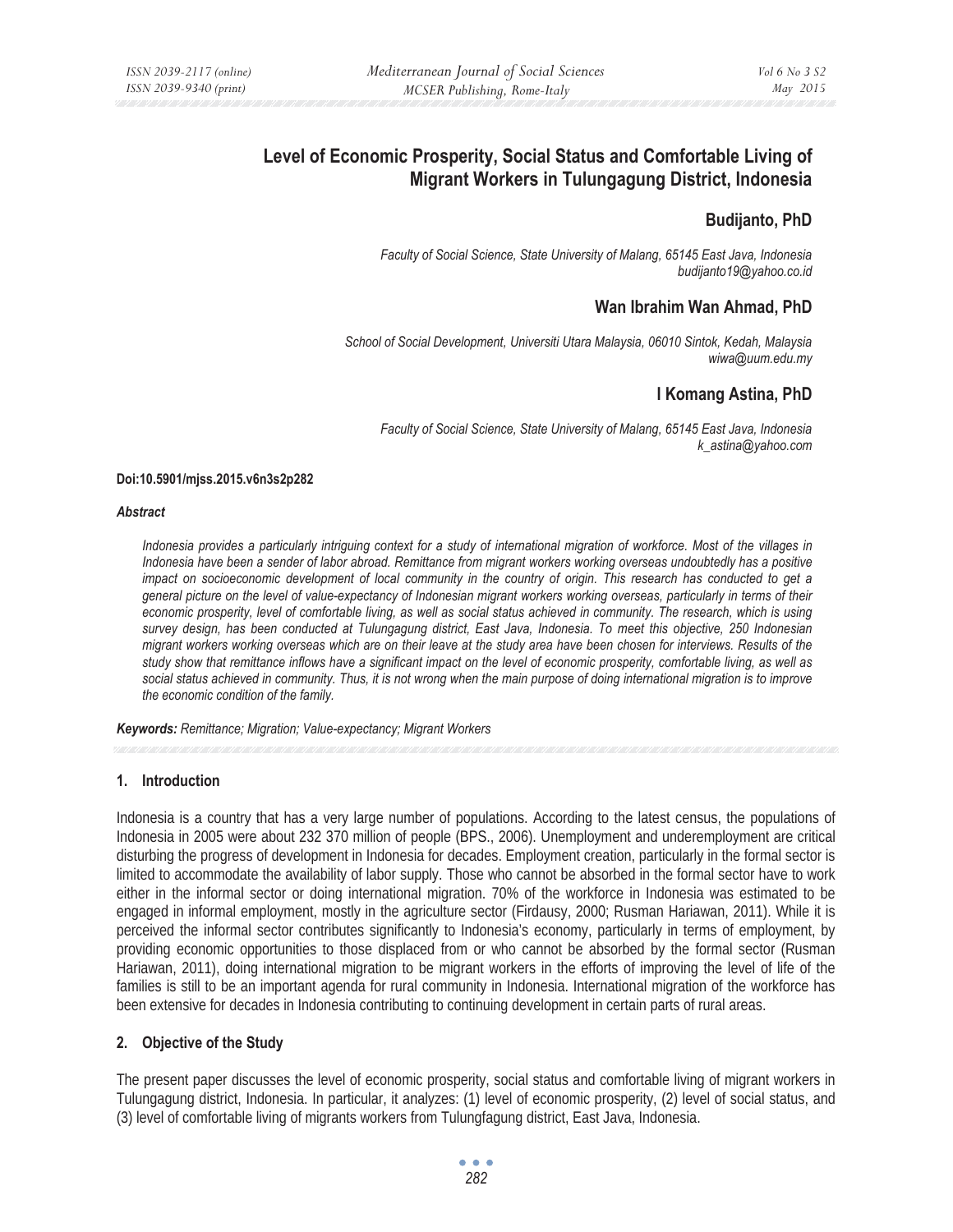#### **3. Literature Review**

Migrant worker is a term used to refer to migrant for employment. Article 11, ILO Convention on Migration for Employment 1949, (No. 97) states that migrant for employment means a person who migrates from one country to another with a view to being employed otherwise than on his own account and includes any person regularly admitted as a migrant for employment (Piyasiri Wikramasekera, 2002). The pace of international migration has playing an important role in shaping and reshaping demographic features and determining the pace of economic growth and development of many countries (Institute of Policy Studies of Sri Lanka, 2013). United Nations estimates the number of international migrants stood at 214 million in 2010, representing 3 percent of the world's population (Institute of Policy Studies of Sri Lanka, 2013), and if the migrants continues to grow at the same pace, it is estimated that the stock of migrants will increase to 405 million by 2050 (IOM, 2010; Institute of Policy Studies of Sri Lanka, 2013). At the global level, in 2013, there are approximately 232 million people live and work outside the country of his birth, and 48% of the total migrant is women. 51% of the total international migrant stock is found in 10 countries, i.e. the United States (46 million), the Russian Union (11 million), German (10 million), Saudi Arabia (9 million), and the United Arab Emirates and the United Kingdom, 8 million respectively. In the relatively small number there is in France, Canada, Australia and Spain (United Nations, 2013). Between 1990 and the end of 2013, the international migrant increased by more than 77 million or 50% and most of the increase occurred between 2000 and 2010. Between 2000 and 2010 a total of 4.6 million migrant increased every year compared to an average of only around two million a year for the period 1990-2000 and 3.6 million for the period 2010-2013 (United Nations, 2013).

One question behind the process of migration is why migration occurred and how it can continue overtime? (Schmitter-Heisler, 2000; Sonja, 2008). Research in the area of international migration covers a wide range of scope (Farwick, 2009), and it is one of the popular areas of research in social sciences, including in the study of globalization, sociology, geography, demographics, history of the world and political economy (Lee Wai Yee, 2000), and they are mainly associated with motive, direction or distance, including decision-making. This is particularly true as the most fundamental reason for migration is a belief that the move will result in some advantage, particularly in terms of monetary the family does not presently enjoy (Harries and Norris, 1986). This shows that migration crossing national borders is increasingly seen as an important component of social and economic development of a country. An increasing number of this migration is driven by economic inequality between countries as a result of the impact of wealth and imbalanced in economic development. That is why millions of people from various parts of the world to move across international borders in their efforts to improve the level of life of their families. As the main motive of the people doing the international migration is to improve the level of living of family members, remittance plays an important role of international migrant.

Over the past few decades remittances have emerged as the second largest sources of external funding for developing countries (Remirez, Dominguiz, and Morais, 2005). Remittances are the most visible and direct benefit for migrants and their families (International Organization for Migration, 2008). Remittance is basically a cross border sending of money from migrants overseas to families at their home country. With these remittances, it is hoped that the migrants may meet expected changes towards improving the social and economic life of their families (Goma, 1993: 407). Indonesia provides a particularly intriguing context for a study of international migration of workforce. The aim of this paper is to analyze the level of economic prosperity, social status, and level of comfortable living of Indonesian migrant workers who are crossing national boundaries to works abroad. There are several models that have been developed to explain the process behind the migration. De Jong and Fawcett (1981) has proposed a model called the valueexpectancy model in analyzing the decision made behind migration process. This model highlights seven motives as the main reasons behind migration.

### **4. Materials and Method**

Most of the villages in Indonesia have been a sender of labor abroad. Research in this paper is conducted using survey design, particularly explanatory approach. Explanatory research is used as a study design because it is seen suitable to be used when a problem has been identified but our understanding of it is limited (Yegidis and Weinbach, 2002). The focus of this research is on the migrants living in Tulungagung district, East Java, Indonesia. Tulungagung district has three areas that are physically and economically distinct, i.e. agricultural area, rice cultivation area, and mixed area. One area in a district which has a biggest number of migrants working abroad is selected. Then, for every area the village which has a highest number of migrant workers working abroad was selected as a study area. The number of respondents in this study is 250 migrants. They are migrants who are now working abroad who happen to come home on leave in the study area. Data collected through face-to-face interviews and analyzed descriptively.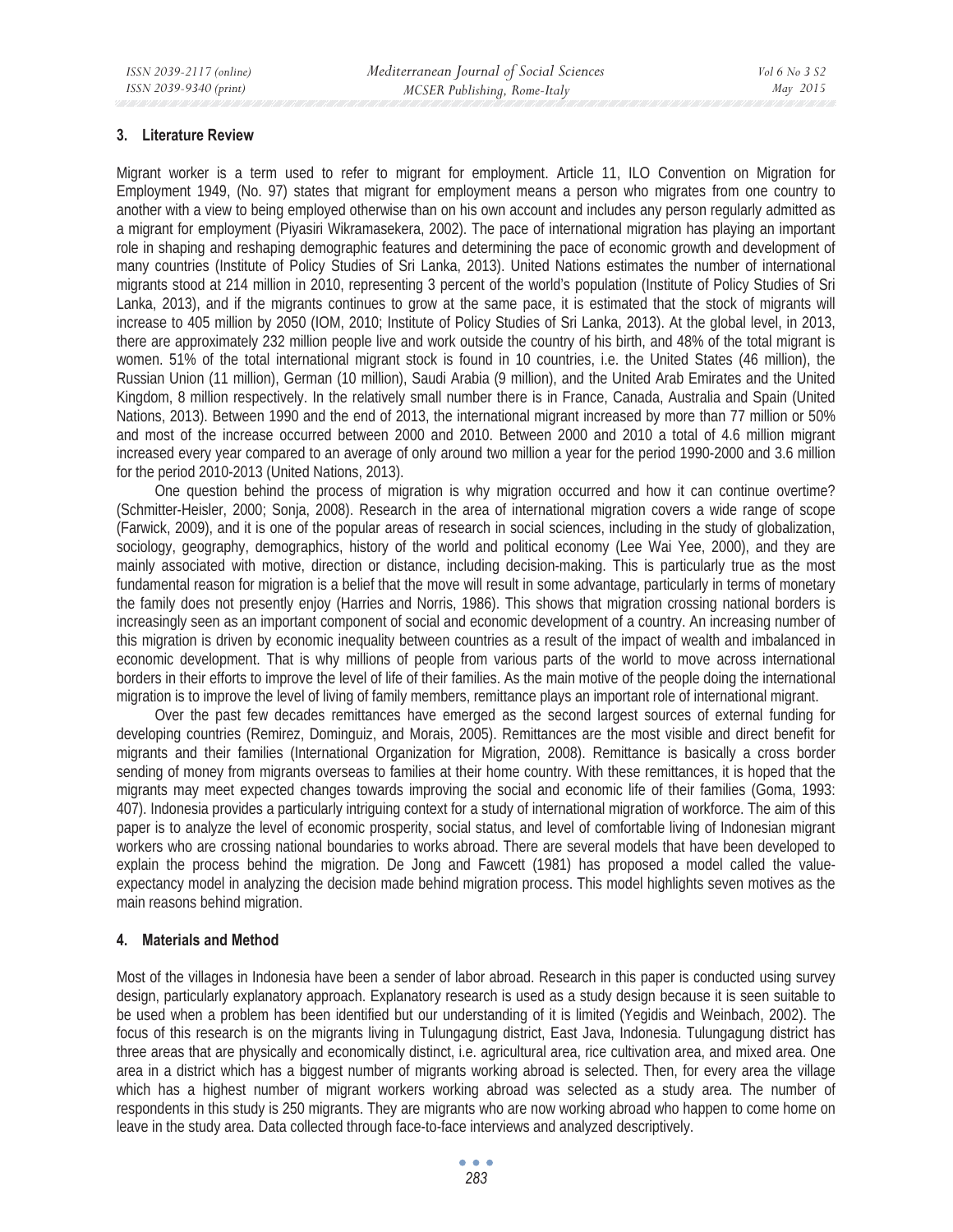### **5. Results and Discussion**

Indonesia, with a GNP per capita in 2005 of USD 1, 280 according to the World Bank, remains one of the poorer nations in Southeast Asia (Hugo, 2007). As stated by Hugo (2007), Indonesia is a quintessential labor-surplus nation, and at the end of 2006, an estimated 11 percent of Indonesian workers (11.6 million) were unemployed. The district face the same situation, and for the past two decades has been a primarily substance agriculture, pre-modern area, but in recent years have turned to a 'highly' developed, modernized, and improved in the village level of living because of remittance from migrant workers.

By looking at the number of remittance received by the district, it strongly support that the international labor migration in Tulungagung district has proved to have made a miracle to the changes of community development. In recent years the district has been transformed into townships with a wide range of community economic activities, with structured and luxury housing programs. As indicated, the main purpose of this study is to provide a general picture of the level of achievement of Indonesian migrant workers working overseas. As highlights by researchers in the field of international migration, the main objective of people crossing an international boundary is to improve their family level of living. This improvement, among other things, is reflected in level of economic prosperity, comfortable living, and social status achieved. Thus, the results of the study will be discussed according to respondents' profile, level of economics prosperity, level of social status, and level of comfortable living of migrant workers.

### *5.1 Profile of Respondents*

It is important to note that most of the respondents who become migrant workers working overseas have been from rural areas. They are moving across international borders to improve the level of life of their families. Thus, these migrant workers are mainly do not have a suitable job at their village, have a low level of education, and more importantly, they also have a low level of standard of living. Results of the study show that most of migrants are women (62.2%) aged 39 years and less (74.8%). Not many are single before doing an international migration. Most of them (84.4%) are married. In terms of education, most of the respondents are high school educated. Many of these respondents are not working. Those who work are working as peasants, or labor whether in an agricultural or in constructions setting. They are from peasant family who are largely categorized as low-income family, do not have a cultivated land, and do not having life skills that can be used as means of living. Because they do not have any suitable jobs, they do not have enough income, and because of these, they decided to migrate.

## *5.2 Level of Economic Prosperity*

Prosperity is used to mean the condition of being prosperous, especially in financial respects. Undoubtedly, one of the main reasons behind the migration of migrant workers is economic prosperity of the family left in the country of origin. Migrant families are said to be prosperous when all material needs can be met, and the level of economic prosperity can be measured from the number of goods and services they produced. To measure the level of prosperity, we use five items, i.e. (1) having a high income, (2) having a secured income, (3) having economic security in old age, (4) able to fulfill basic needs, and (5) having social and economic security in in life. The distribution of respondents based on the level of prosperity is shown through Table 1.

| Level of Economic Prosperity | <b>Number</b> | Percentage |
|------------------------------|---------------|------------|
| LOW                          | 198           |            |
| Moderate                     |               |            |
| Hiah                         | 14            |            |
| <b>Number</b>                | 250           | 100 N      |

**Table 1:** Level of Economic Prosperity

Based on Table 1 it can be explained the highest percentage of respondents is respondents who admitted that they have achieved low level of prosperity (79.2%). Responden who achieved the moderate level of prosperity is 15.2%, while responden who achieved the high level of prosperity is 5.6%.

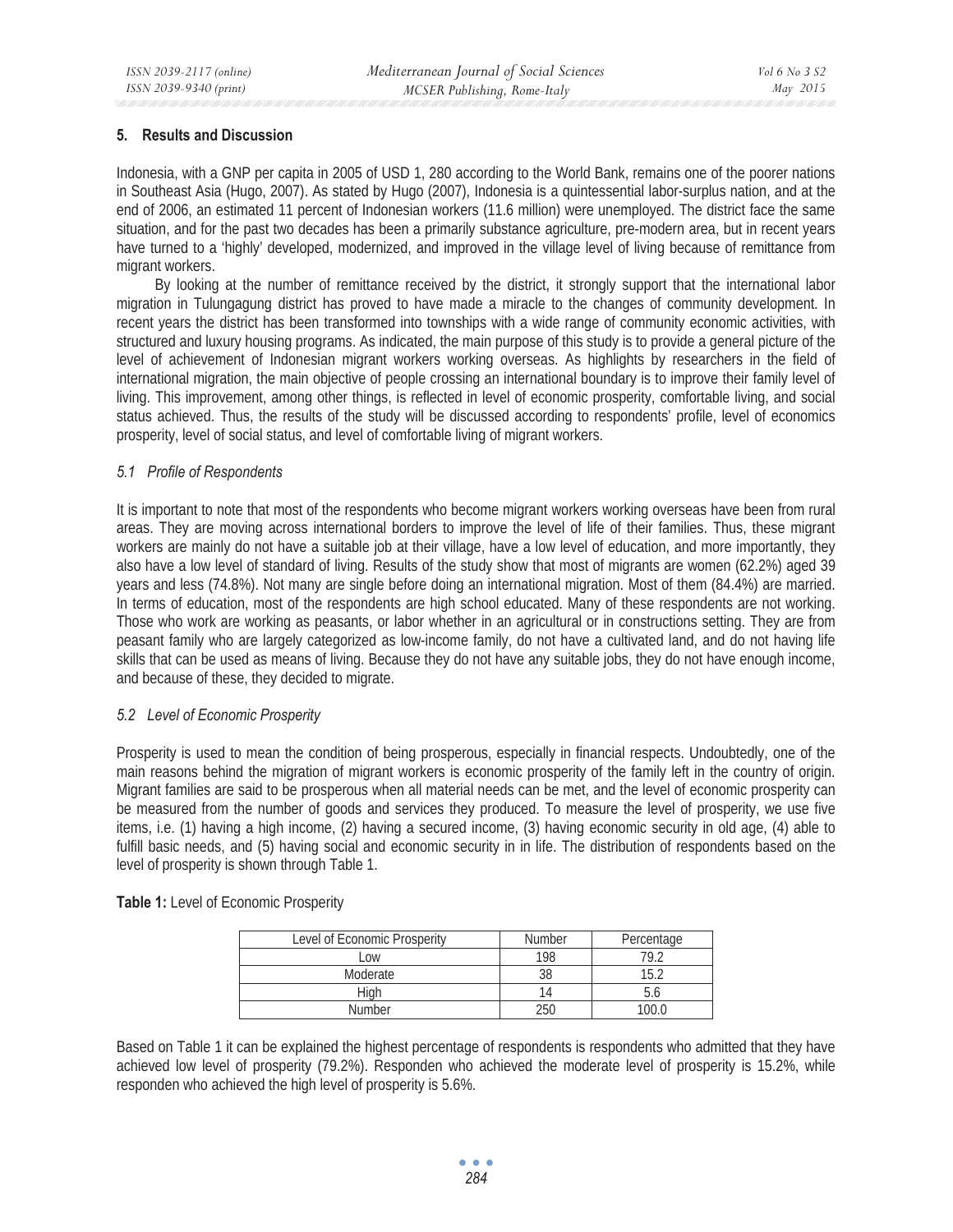### *5.3 Level of Social Status*

Social status is simply to mean the position of a person or a group of individuals who have a similar position within a community or society. Although the position or the status can also be achieved by inherited position, social status in this paper is the status achieved by one's own achievement. Everyone tends to perceive status in the community is an important factor in life in relation to others. Many factors combined together to affect the status of individuals in the community. Higher social status generally is linked to the level of income. The inequality in income creates the status differences. By the status in this paper we mean as the social status which is a set of rights and obligations owned by someone in the community. People who have high social status will be placed a higher level in the structure of society compared to those who have low social status. According to De Jong and Fawcett (1981), status differences will be achieved when the family; (1) having an authoritative jobs, (2) respected within the community, (3) having good education, and (4) having power and influence. The status is depicted in Table 2. The largest percentage is respondents with lower status (53.2%.) The respondents who have achieved the moderate level are 24.0%, while who have achieved a high level of status are 22.8%.

### **Table 2:** Level of Social Status

| Level of Social Status | <b>Number</b> | Percentage |
|------------------------|---------------|------------|
| $-0W$                  | 1 2 2         |            |
| Moderate               | bl.           | 24.0       |
| Hiah                   | b.            | 22 R       |
| Number                 | ንፍር           | 100.0      |

## *5.4 Level of Comfortable Living*

Migration is a powerful force of social change, and it provides migrants with significant opportunities to progress (Alonso, 2011). Among the main objectives of doing international migration is to achieve a comfortable living of the family. Comfort is a pleasurable ease, free from pain, or free from stress, anxiety or anything in relation to unpleasant in family life. In other words, comfort, or comfortable living is the condition of mind that express satisfaction with living condition whether physiologically, or psychologically. Migrant workers generally will take every step to ensure their life as well as their family life left in their country comfortable. For them comfortable living of their family in their country is particularly important. The comfort levels of the migrant workers depend on a number of particular external factors.

To measure the comfort level of the migrant workers, this study uses indicators of comfortable living according to De Jong and Fawcett (1981) include; (1) having light jobs, (2) staying in a pleasant community, (3) having a lot of free time, and (4) having a comfortable home. The distribution of respondents based on the level of a comfortable living is depicted in Table 3. From the table it can be explained the highest percentage of respondents is respondents who perceived they have achieved low level of comfortable living (42.4%). The percentage of respondent who have achieved high level of a comfortable living is also quite high (31.3%), while respondent who have achieved the moderate level of a comfortable living is 26.1%. Thus, migrant workers have already had a light job; living in a pleasant community, having a lot of free time, as well as have a comfortable home. Around 57.4% of them have achieved these aspects.

| Level of Comfortable | <b>Number</b> | Percentage |
|----------------------|---------------|------------|
| Low                  | 106           |            |
| Moderate             | ხე            | 26.0       |
| Hiah                 |               |            |
| <b>Number</b>        | 250           | 100.0      |

## **Table 3:** Level of Comfortable Living

Thus, from the table as depicted above, the majority of the respondents are still do not meet the objectives of the international migration they made. Their choice to do an international migration some years back was to contribute to the social mobility of the family. They took a choice not to spend their whole lives in their native village, but to move out in search of security and a better livelihood. This is in line with what neo-economic theory suggests that the main cause of migration is efforts to maximize individual income by moving from a low-wage to a high-wage economy (Borjas, 1989).